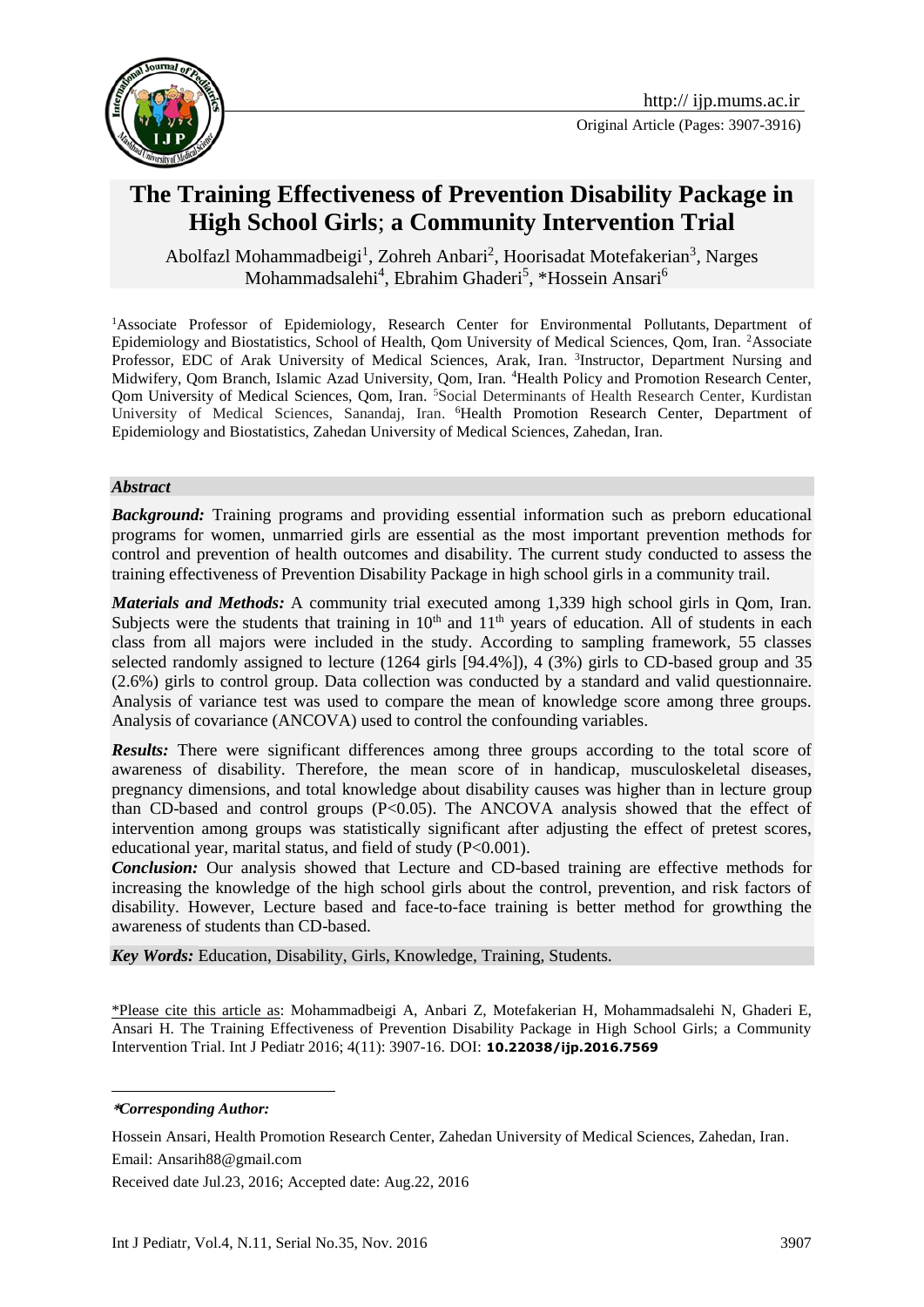## **1- INTRODUCTION**

 From 1970s, the disability issue is changed to a global human rights (1) and it is defined as a multidimensional, challenged and multifactorial health outcome that everybody will be temporarily or perpetually impaired at some point in life (1, 2). According to the Unicef Report on disability more than approximately 15% of the world's population are affected to a grade of disability which more than 10% are with major handicaps (1). In addition 80% of children with disabilities are living in developing countries that the health care access and providing the pre-primary training for control, prevention and rehabilitation of disability are insufficient (1). Since disability is part of the human condition (2), it must be more interested by all development, health and educational programs to improve the lives of children and their families by enhancing the knowledge about health and wellbeing (1-3).

Lack of knowledge about disability adversely is related to the attitudes of physicians, women and people with disabilities (4, 5). Todays, training programs are considered as the most important prevention method that are effective in improvement of health outcomes (6). Based on the recent studies, adolescence is the critical and most effective age period for preventive training (6). Mental health professions are so much interested in preventive training of adolescence due to it is indicated that handicap is a source of stress that led to disorders such as anxiety, depression and other psychological behaviors (7, 8). Furthermore, providing information and essential knowledge as well as achieving required knowledge for control and prevention from disability are considered critical in preventing abnormalities and handicaps  $(6)$ .

Environmental factors, such as safe water and sanitation, nutrition, poverty, working conditions, climate, or access to health care are related to health (9-13). However, the Commission on Social Determinants of Health in World Health Organization (WHO) has argued that inequality is a major cause of poor health, and hence of disability (2, 10, 14). Knowledge and attitudes are important environmental factors, affecting all areas of service provision and social life (3, 15).

Therefore, increasing awareness of the society about the disability and improvement the attitude of people are often the first steps towards creating more accessible environments for persons with disabilities (2, 16). Negative attitudes and behaviors as low knowledge from disability causes and prevention can create adverse effects on children and adults with disabilities including low self-esteem and reduced participation (17). According to the WHO reports, early intervention programs for disabled children and their families are few. Hence, the preborn educational programs for women, unmarried girls are essential for increasing the knowledge and attitude of society especially in girls who are the exposed to the marriage and childbearing (1, 15). Furthermore, the current study conducted to assess the knowledge status of high girls' students about the disability causes and risk factors. In addition to evaluate the training effectiveness of Prevention Disability Package in high school girls in a community trail.

## **2- MATERIALS AND METHODS**

## **2-1. Study design and population**

 A community based interventional trial executed in the all high school girls of the district 2 (as a low-level income and highconcentered area), Qom, Iran at spring 2016.

## **2-2. Methods**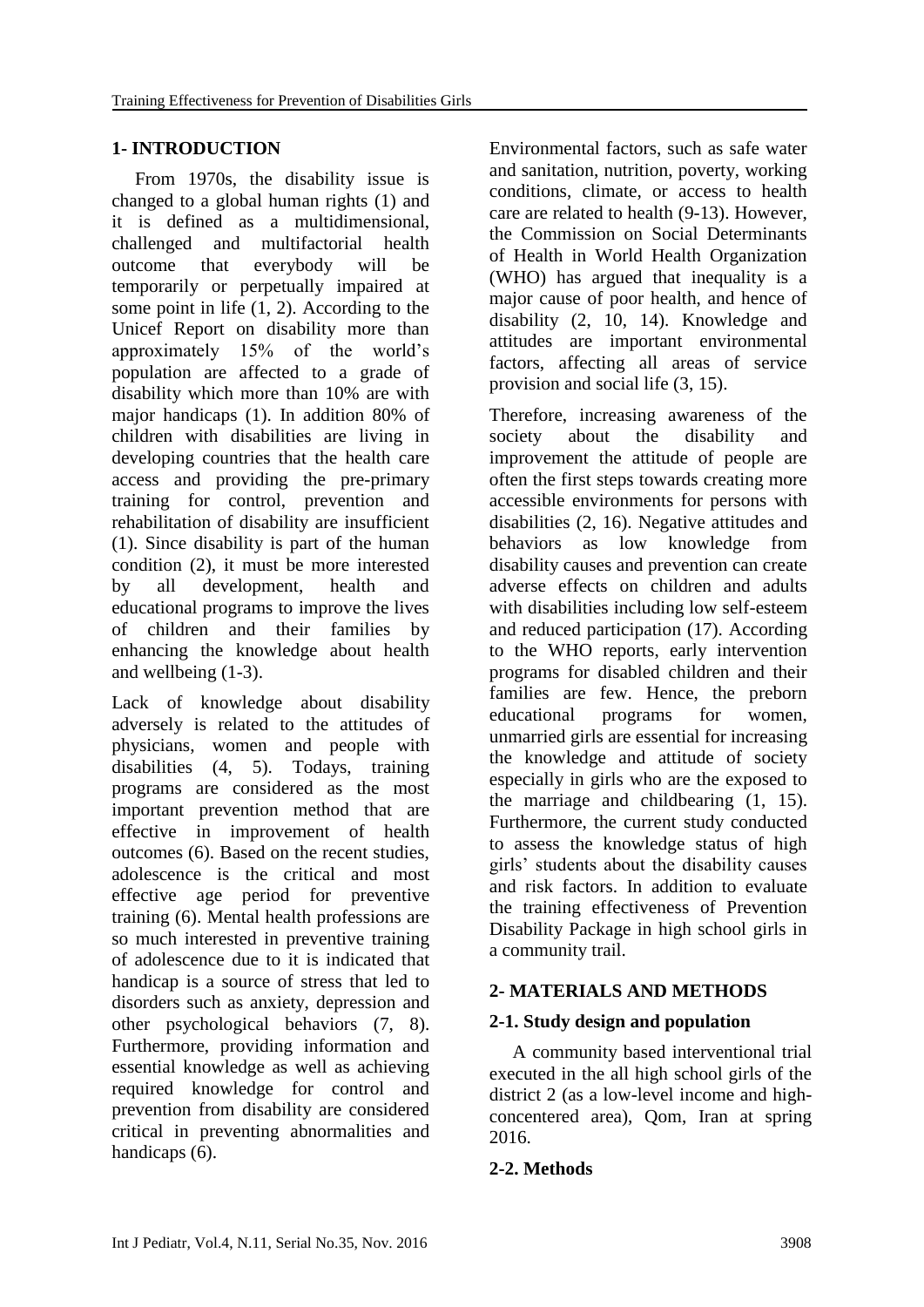Sample size calculation conducted based on the another same study by Nejati et al. (18) in a quasi-experimental study. However, we aimed to assess the effectiveness of training in compared to two control groups. Moreover, to increase the chance of the participating the high school girls in the training classes regarding to controlling handicaps and disabilities, we try to register all eligible girls. According to a prepared sampling framework, 16 high schools and 55 classes selected and included in the study. In each school, two classes selected randomly based on the proportional stratified sampling method. The classes in each school were defined as strata. Subjects were the students that training in  $10<sup>th</sup>$  and  $11<sup>th</sup>$  years of education.

All of students in each class from all majors were included in the study. The eligible students enrolled for the study after taking the verbal informed consent. The enrolled subjects assigned to three different groups. The random allocations conducted on the all class instead of the students. Furthermore, 51 classes assigned to one group that received the active training intervention by lecture (**L**) and two class selected for the two different non-active groups including CD-based (**CD**) and control (**C**). Overall, the pretest questionnaires distributed among 1,383 students at the baseline.

According to random allocation of classes, 1305 girls from 51 classes allocated to lecture groups and 1288 girls fulfilled the pretest questionnaire in L group. The response rate was 99.7%. However, we select four classes as control group. Two class including 42 girls selected as first control group that receiving the educational contents via CD. The third group including 36 high school girls from two different classes assigned to control group (C) that did not receive any educational contents. The unequal number in three groups was due to ethical consideration to increase the community awareness. However, the number of students that fulfilled the posttest in lecture, CD and C groups were 1264, 40 and 35 students, respectively. The detail of sampling scheme and randomization is depicted in CONSORT diagram (**Figure.1**).

### **2-3. Measuring tools/ validity and reliability**

Data collection was conducted by a standard researcher-made questionnaire that prepared based on the review of literature and the questionnaire' draft that advised by welfare organization of Iran. This questionnaire concludes five sessions; the first, demographic, and educational information asked. The second to fifth session include 40 knowledge questions that assess the awareness of girls regarding to the disabilities causes. Each session conclude 10 questions with 4-item scale that having one true response. The true items scored as 1 and false items scored 0.

Therefore, the minimum to maximum for each knowledge session of questionnaire varied 0 to 10 and the total score of awareness varied from 0 to 40. The questions designed according to standard questions guidelines and extracted from the educational contents. The content validity of questionnaire was assessed by scientific experts and Cronbach's alpha (r=0.912) was used for evaluation of reliability. Moreover, test retest was used to assess the consistency of results (r=0.765). The educational training contents prepared based on the four different booklets that published and gathered by welfare organization in Iran.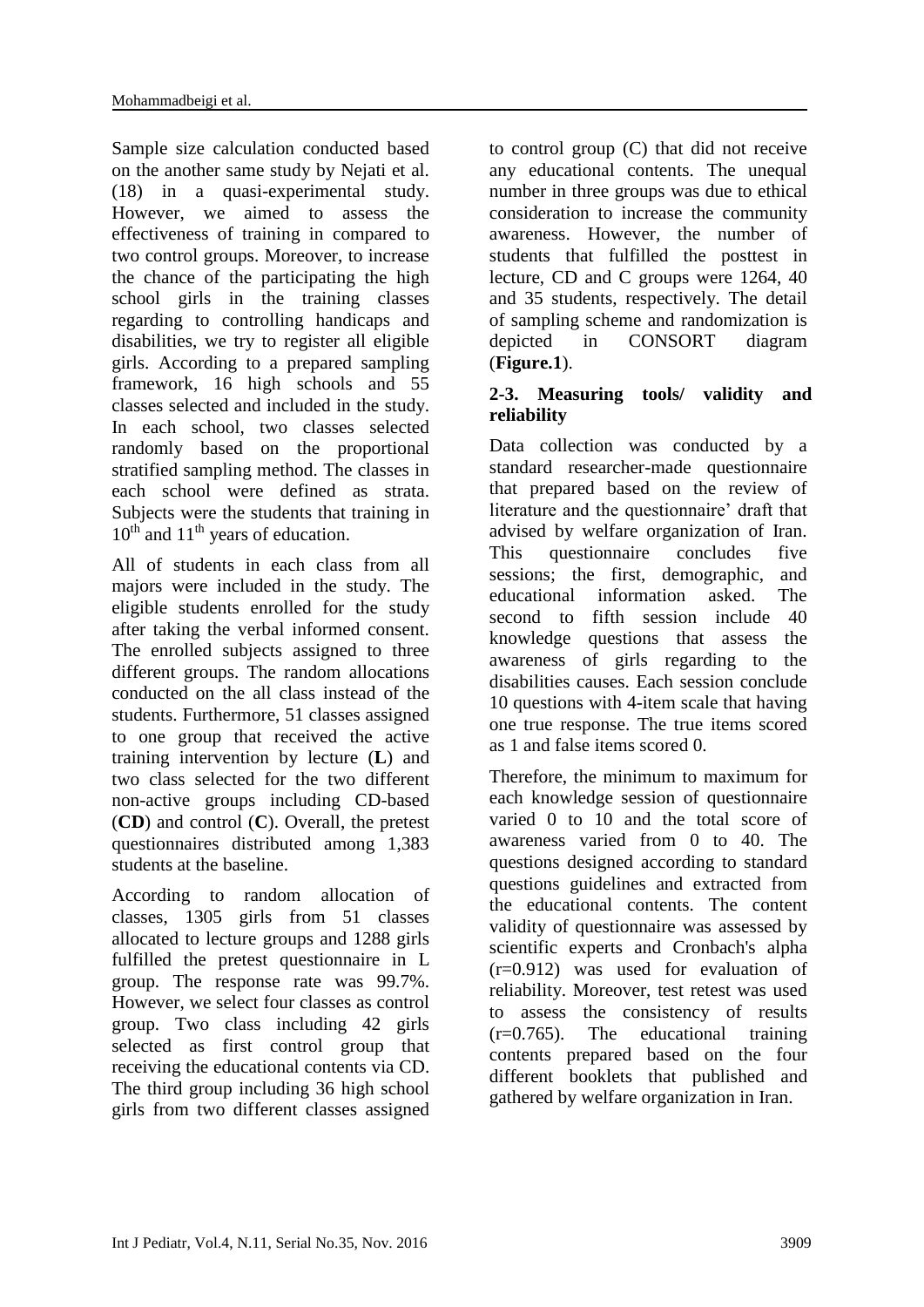

**Fig1**: CONSORT diagram showing the flow of participants through each stage of a randomized trial.

### **2-4. Intervention**

Training of students in different classes and schools conducted by a concordant team that includes 5 physician. The educational team was participated in educational class for increasing the agreement among the instructors before the students training. The educational content for lecture and CD groups was including issues regarding to the causes of handicaps (20 minutes), musculoskeletal disorders (25 minutes), genetic diseases (20 minutes), and pregnancy health issues (25 minutes) that are related to disability and disablement. The C group did not receive any educational content. The lecture groups training in their class and on

the high school, but the CD group educated in their home. The post-test was taken from the participant one month after intervention. Therefore, the time gap between pre- and post-test in three groups was 30 days.

#### **2.5-Ethical consideration**

The informed consent was taken from all the studied subjects and the ethical committee of Qom University of Medical Sciences was approved the study protocol.

#### **2-6. Inclusion and exclusion criteria**

All the students that studying in district 2 Qom included in the study. Student that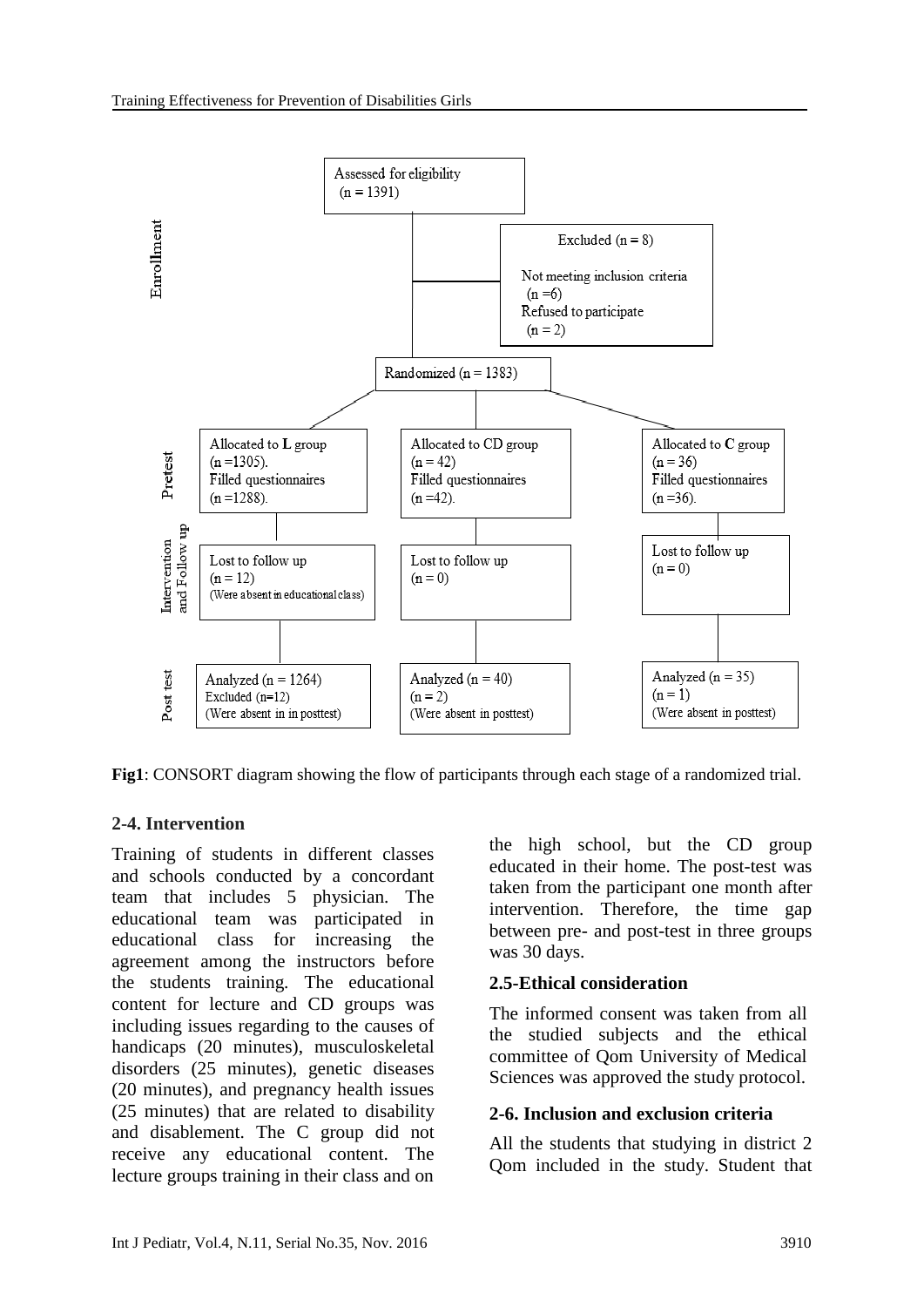were unwilling for participating in the study and who were ill excluded from the study.

### **2-7. Data analysis**

After data collection, all questionnaires coded and insert in SPSS (18) software. Descriptive statistics was used for describing mean and percentages. Analysis of variance test was used to compare the mean of knowledge score among three groups in baseline measurement, after intervention and to compare the difference of mean score between before and after of intervention in all groups. For controlling the baseline scores of groups and other confounding variables that could effect on the results including marital status, major of study and year of education, the analysis of covariance (ANCOVA) used. Significant level was considered at 0.05.

## **3- RESULTS**

 The mean age of subjects were 15.74±0.69 years old. Forty-three students (3.2%) were married and 96.8% (1,296 girls) were single. In addition, 987 (73.7%) studied in  $10<sup>th</sup>$  year of school and 352  $(26.3\%)$  were in 11<sup>th</sup> educational year. The majority of students (29.9%) were training in experimental sciences major. Moreover, the distribution of students in human sciences, technical and mathematical majors were 25%, 19.6% and 25.5%, respectively (**Table.1**).

The response rate in post-test was 97.3% (1,339 / 1,376). From all the 1,339 girl students, 1,264 (94.4%) were in lecture group, 40 (3%) in CD-based group and 35 (2.6%) in control group. The results of **Table.2** shows that there was no significant difference among three studied groups at the baseline measurement regarding to the total score mean of knowledge about disability causes and score mean of each dimensions of disability knowledge questionnaire  $(P>0.05)$ .

The **Table.3** findings shows that there was a significant difference among three groups according to the total score mean of awareness and score mean of each dimensions of disability awareness except in genetic issues.

Post hoc test showed that the mean score of in handicap, musculoskeletal diseases, pregnancy dimensions, and total knowledge about disability causes was higher than in lecture group than CD-based and control groups. Therefore, lecture based and face-to-face training was a better method for increasing the knowledge of students than CD-based method.

The **Table.4** findings shows that there was a significant difference among three groups according to the mean differences between after and before of training in total score mean of awareness and score mean of each dimensions of disability awareness except in genetic issues.

Post hoc test showed that the mean difference score of in handicap, musculoskeletal diseases, pregnancy dimensions, and total knowledge about disability causes was higher than in lecture group than CD-based and control groups. However, the major of students and years of studying in the school was not related with the knowledge increasing of the students  $(P>0.05)$ .

The ANCOVA analysis (**Table.5**) showed that the effect of intervention among groups was statistically significant. This effect showed after adjusting the effect of pretest scores in three groups and by controlling the effect of the educational year, marital status, and field (major) of study in students.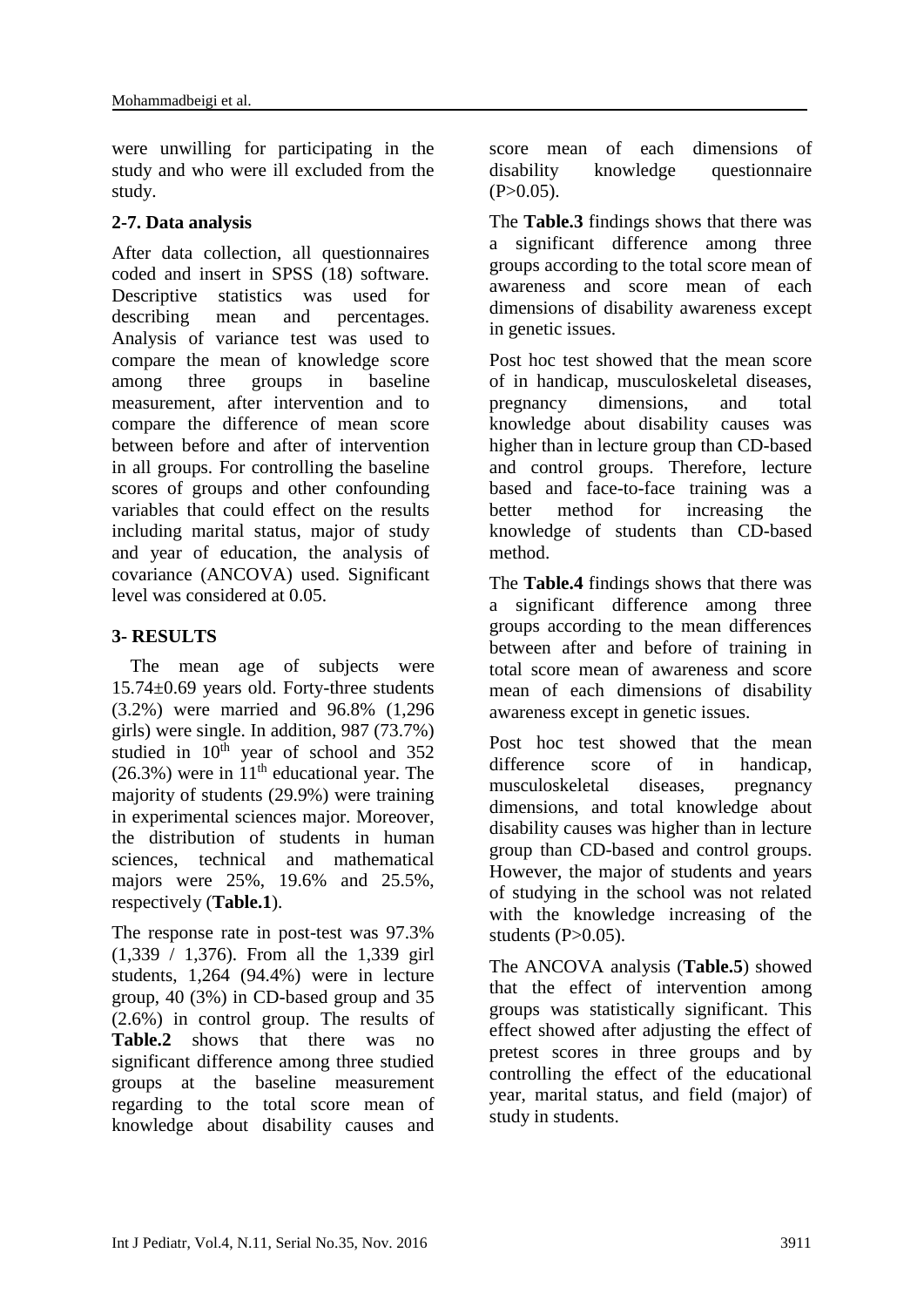| Variables                   |                              | Frequency | Percent |  |
|-----------------------------|------------------------------|-----------|---------|--|
| Educational major           | <b>Experimental sciences</b> | 401       | 29.9    |  |
|                             | Human sciences               | 335       | 25      |  |
|                             | Mathematical sciences        | 341       | 25.5    |  |
|                             | <b>Technical sciences</b>    | 262       | 19.6    |  |
| Marital status              | Single                       | 1296      | 96.8    |  |
|                             | Married                      | 43        | 3.2     |  |
| Years of studying in school | 10 <sup>th</sup><br>vear     | 987       | 73.7    |  |
|                             | 11 <sup>th</sup><br>vear     | 352       | 26.3    |  |

| Table-1: Demographic characteristics of studies subjects in the post test analysis |  |  |  |
|------------------------------------------------------------------------------------|--|--|--|
|                                                                                    |  |  |  |

**Table-2:** The baseline mean (SD) score of knowledge in different dimensions of the disabilities causes and the total score in the studies subjects

| Variables                                  | Lecture<br>$n=1296$ | CD-based<br>$n=40$ | Control<br>$n=35$ | P- value |
|--------------------------------------------|---------------------|--------------------|-------------------|----------|
| Handicap                                   | $3.61 \pm 0.67$     | $3.57 + 1.72$      | $3.42 \pm 1.65$   | 0.390    |
| Genetic                                    | $5.21 \pm 0.41$     | $4.92 \pm 1.93$    | $5.34 \pm 1.22$   | 0.06     |
| Musculoskeletal diseases                   | $2.5+0.67$          | $2.47 \pm 1.65$    | $2.51 \pm 1.17$   | 0.970    |
| Pregnancy                                  | $4.18 \pm 0.92$     | $3.85 \pm 2.1$     | $4.06 \pm 1.95$   | 0.10     |
| Total knowledge about<br>disability causes | $15.5 \pm 1.61$     | $14.82 + 4.41$     | $15.34 \pm 4.3$   | 0.070    |

SD: Standard deviation.

**Table-3:** The mean (SD) score of awareness in different dimensions of the disabilities causes and the total score in the studies subjects one month after training

| Variables                                  | Lecture<br>$n=1296$ | CD-based<br>$n=40$ | Control<br>$n=35$ | P-value | Tukey<br>significance |
|--------------------------------------------|---------------------|--------------------|-------------------|---------|-----------------------|
| Handicap                                   | $5.33 \pm 1.52$     | $4.05 \pm 1.97$    | $3.71 \pm 1.46$   | < 0.001 | L with C and CD       |
| Genetic                                    | $5.32 + 2.47$       | $5.47 + 2.05$      | $5.26 \pm 1.42$   | 0.870   |                       |
| Musculoskeletal diseases                   | $4.15 \pm 1.32$     | $3.02 \pm 1.44$    | $3.06 \pm 1.30$   | < 0.001 | L with C and CD       |
| Pregnancy                                  | $4.81 \pm 1.66$     | $5.32 \pm 2.6$     | $4.34 \pm 1.28$   | 0.038   | L and Cd with C       |
| Total knowledge about<br>disability causes | $19.61 \pm 3.61$    | $17.87 \pm 5.66$   | $16.37 + 2.57$    | < 0.001 | L with C and CD       |

SD: Standard deviation.

**Table-4:** The mean difference in the score of awareness in different dimensions of the disabilities causes and the total score in the studies subjects at the baseline and one month after training

| Variables                                  | Lecture<br>$n=1296$ | CD-based<br>$n=40$ | Control<br>$n=35$ | P-value | Tukey<br>significance |
|--------------------------------------------|---------------------|--------------------|-------------------|---------|-----------------------|
| Handicap                                   | $1.72 \pm 1.64$     | $0.47 \pm 2.09$    | $0.286 + 2.2$     | < 0.001 | L with C and<br>CD.   |
| Genetic                                    | $0.107 \pm 1.61$    | $0.55 \pm 2.69$    | $-0.086 \pm 2.08$ | 0.195   |                       |
| Musculoskeletal diseases                   | $1.65 \pm 1.47$     | $0.55 \pm 2.3$     | $0.542 \pm 1.54$  | < 0.001 | L with C and<br>CD.   |
| Pregnancy                                  | $1.47 \pm 2.8$      | $0.623 \pm 1.8$    | $0.285 \pm 2.51$  | < 0.001 | L and Cd<br>with $C$  |
| Total knowledge about<br>disability causes | $4.11 \pm 3.75$     | $3.05 + 7.22$      | $1.02 + 5.62$     | < 0.001 | L with C and<br>CD    |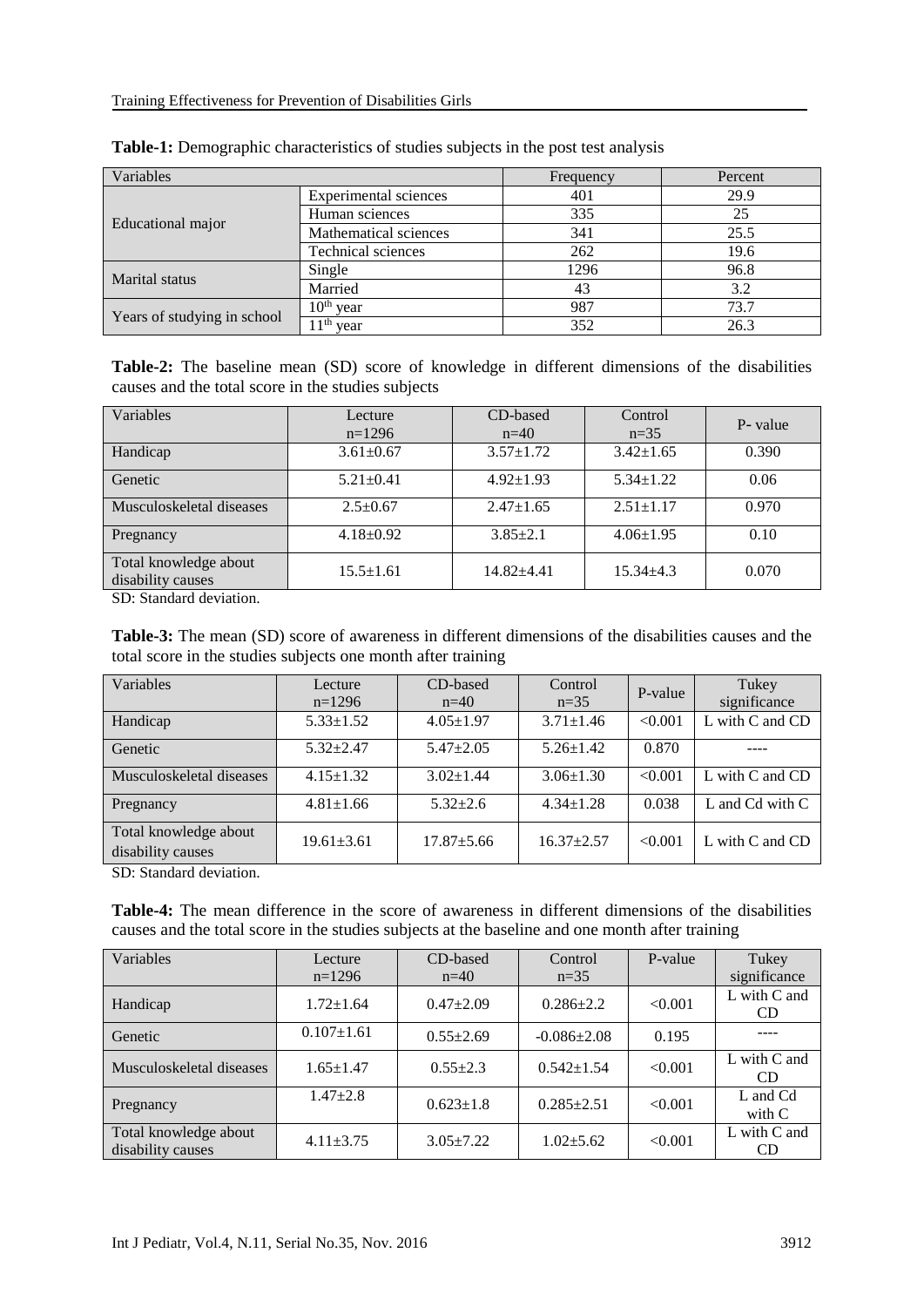| Covariates in the ANCOVA model |                      |         | Standard<br>error | 95% Confidence Interval |              |         |
|--------------------------------|----------------------|---------|-------------------|-------------------------|--------------|---------|
|                                |                      | Mean    |                   | Lower                   | Upper        | P-value |
|                                |                      |         |                   | Bound                   | <b>Bound</b> |         |
|                                | Lecture $(L)$        | 19.27   | 0.371             | 18.55                   | <b>20.0</b>  |         |
| Groups                         | CD-based (CD)        | 17.64   | 0.575             | 16.52                   | 18.77        | < 0.001 |
|                                | Control(C)           | 16.38   | 0.600             | 15.21                   | 17.56        |         |
|                                | Lecture $(L)$        | 15.50   | 0.045             | 15.41                   | 15.59        |         |
| Pretest score                  | CD-based (CD)        | 14.82   | 0.697             | 13.415                  | 16.23        | 0.021   |
|                                | Control(C)           | 15.3429 | .72754            | 13.86                   | 16.82        |         |
|                                | 10 <sup>th</sup>     | 19.41   | 0.38              | 18.65                   | 20.16        | 0.387   |
| Educational year               | $11^{\overline{th}}$ | 17.84   | 0.58              | 16.70                   | 18.98        |         |
| <b>Marital</b> status          | Single               | 18.87   | 0.185             | 18.51                   | 19.23        | 0.896   |
|                                | Married              | 19.02   | 0.779             | 17.49                   | 20.54        |         |
| Field of study                 | Experimental         | 18.13   | 0.459             | 17.23                   | 19.03        |         |
|                                | Human                | 19.6    | 0.538             | 18.54                   | 20.65        | 0.720   |
|                                | sciences             |         |                   |                         |              |         |
|                                | Mathematical         | 19.93   | 1.244             | 17.49                   | 22.37        |         |
|                                | Technical            | 19.31   | 0.493             | 18.34                   | 20.27        |         |

**Table-5:** The analysis of covariance results for controlling the related factors in awareness of students after the training

### **4- DISCUSSION**

 According to our results, the training of high school girls about the informing package of control and prevention of disability was effective in increasing the knowledge. The lecture-based training was method that is more efficient for subjects and creates higher growth in knowledge of the high school girls. In addition, the CD-based training was an effective method than the control group, while the knowledge growing in under study subjects was lower than the lecture based method. However, different studies showed that the direct education and faceto-face training could be more valuable than other educational methods (5, 19- 20). Although the virtual education has some benefits including; the cost and time of the volunteers is saved and is more accessible in any time and place, but the traditional education could be helpful in teenagers and adolescences (19, 21- 22).

Over recent decades, a social model is defined in the disability object and the role of social and physical barriers in disability has been described. Therefore, it is caused to the society think about handicap and

disability as a society problem rather than by individual (2). Hence, Communitybased rehabilitation (CBR) programs can change the attitudes of low social class communities about disability and could leading to higher participation by people in prevention and rehabilitation of disabilities (2, 17). Since the 1970s the responsibilities regarding to the disability changed as a human right and a growing tendency appeared among people to increase this right by self-organizations that work in disability issue (2). Nevertheless, in Iran welfare organization has direct responsibility for prevention and rehabilitation of people with disability. Moreover, some nongovernmental organizations create by people and often by disabled people or their families. However, national training workshops for disable people and their families as well as educational courses or classes for preventing disability is insufficient.

The current training program as the informing package about prevention of disability in high school girls executed in Qom and could be effective in increasing the knowledge of girls who are in premarriage period. The package including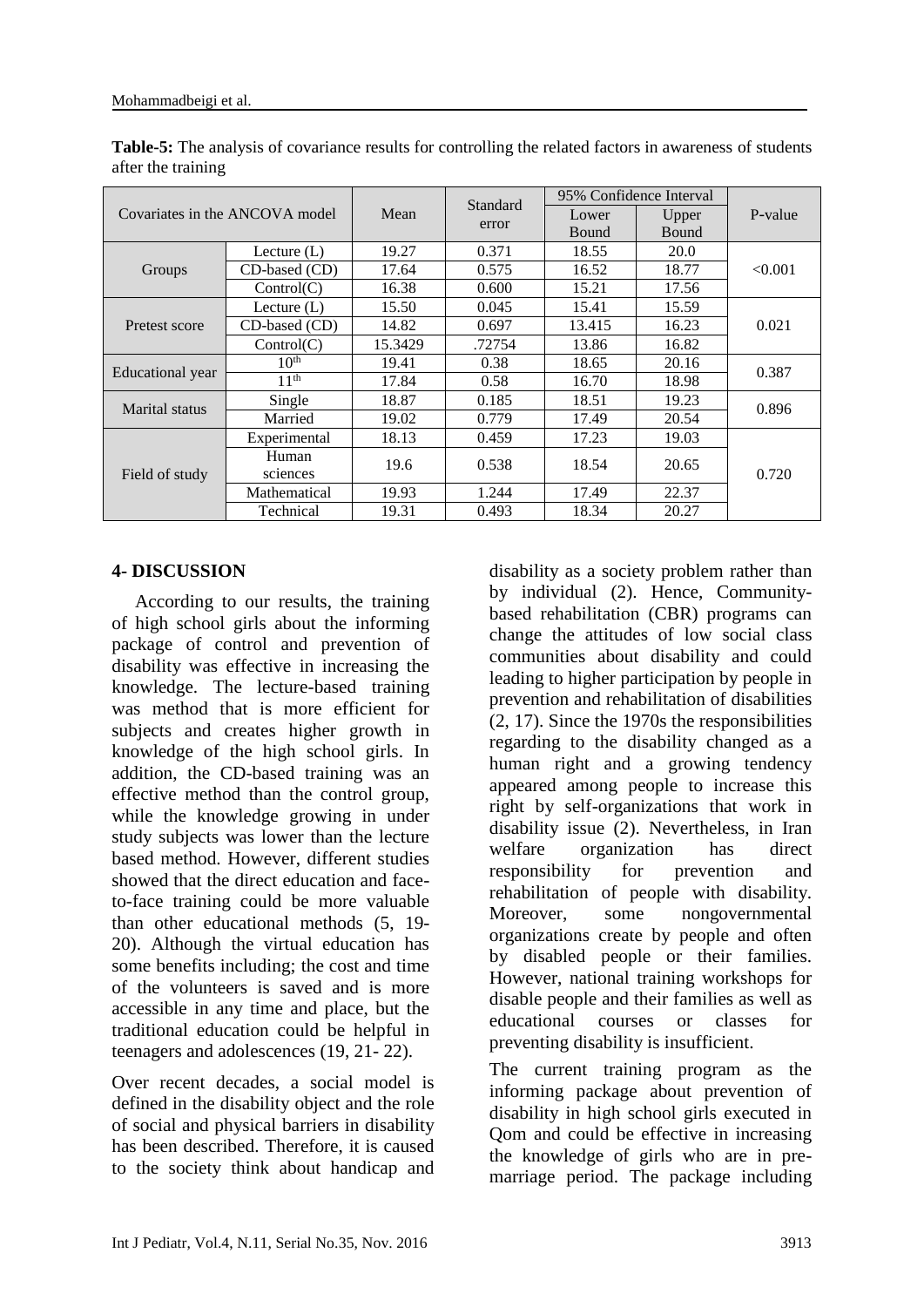information about four important causes of disability that are affect premarital, pregnancy and after birth stages of life. These programs could increase the participation of community in defining the disability as a human right and create a positive attitude regarding to handicaps. According to WHO report in a multicenter study in 56 developing countries it is found that low socioeconomic status and poverty are one of the cause of disability due to lack of access to health, facilities, lower knowledge about the disability risk factors (2). Different studies showed the effect of educational programs for training people especially in students, physicians and women (5, 19, 23).

Based on our recent studies the educational programs could be increase the knowledge, attitude, and life skills of participants. But the changes in the knowledge scores are related to some demographic factors including age, gender, baseline awareness as well as the educational methods and theoretical models that applied in training (4, 5, 20- 21). According to the results of the current study, a well-designed training programs for increasing the disability awareness in teenagers and youth could increase the knowledge for disability, control , prevention of handicaps and tits risk factors (4). Moreover, the executive managers in welfare organization and ministry of health in Iran as well as all health care providers, clinicians and educators in scope of disability and handicaps should be training and involved about the educational methods and disability awareness programs. Moreover, they should be provide appropriate resources and interventions on how to development and address this issue (4). This community trial study could increase the knowledge of the high school girls in one of the deprived district of Qom, as one of the big cities in Iran, and increase the knowledge level of a large sample of students more than 70%. Nevertheless,

one of the limitations of the current study was measuring only the knowledge of students due to the welfare organization protocol and we did not assess the attitude. Moreover, the number of subjects in control groups was low.

## **4-1. Limitations of the study**

Limitations of this study was only conducted a study on girls.

## **5- CONCLUSION**

 Our study showed that the effect of training intervention for increasing the knowledge of the high school girls is effective. Lecture based training is better method for growing the awareness of students than CD-based. Therefore, direct education and face-to-face training could be more valuable than other educational methods for teenager's students. In multivariate analysis after adjusting the effect of the educational year, marital status, and major of study in students, the intervention type was the most important factor that related with higher increase in knowledge.

## **6- CONFLICT OF INTEREST:** None.

## **7- ACKNOWLEDEMENT**

The authors are very grateful for all students that participate in training as well as Qom welfare organization and Qom University of medical Sciences for supporting this work.

## **8- REFERENCES**

1. Hasanpour M TM, Aein F, Yadegarfar G. The effects of two non-pharmacologic pain management methods for intramuscular injection pain in children. Acute pain 2006; 8(1):7-12.

2. Kaheni S, Rezai MS, Bagheri-Nesami M, Goudarzian AH. The Effect of Distraction Technique on the Pain of Dressing Change in 3-6 Year-old Children. International Journal of Pediatrics 2016; 4(4):1603-10.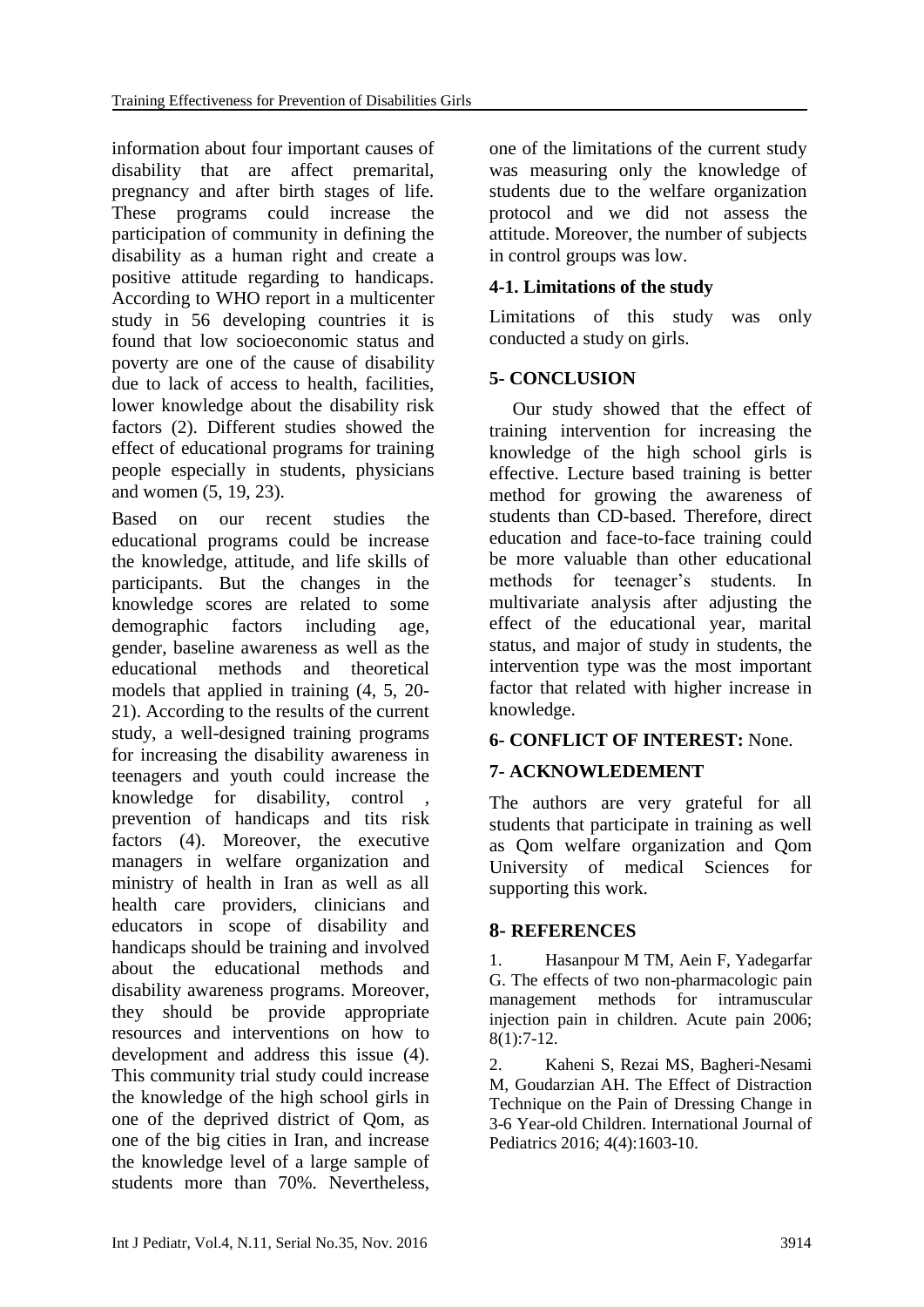3. Groß M, Warschburger P. Evaluation of a cognitive-behavioral pain management program for children with chronic abdominal pain: a randomized controlled study. Int J Behav Med 2013; 20(3):434-43.

4. Turk D MR. Hand book of pain assessment. 2 ed: New York: Gulford Press; 2001.

5. American academy of pediatrics. Committee on psychosocial aspects of Child and family Health. Task force on pain in infants Children and adolescents a. The assessment and management of acute pain in infants, children and adolescents. Pediatric 2001;108(3):793-7.

6. Wong DL HM, Wilson D, Winkelstein ML, Kline NE. Wong's nursing care of infants and children. 7th ed: Louis: Mosby; 2003.

7. C VHV. Nurses' perceptions of children's pain: a pilot study of cognitive representations. J Pain Symptom Manage 2007; 33(3):290-301.

8. Alavi A ZA, Abdi Yazdan Z, Nam Nabati M. The comparison of distraction and EMLA cream effects on pain intensity due to intravenous catheters in 5-12 years old Thalassemic children. Shahrekord University of Medical Sciences Journal 2005; 7(3):15-9.

9. Genik LM, McMurtry CM, Breau LM. Observer perceptions of pain in children with cognitive impairments: vignette development and validation. Pain Manag 2015; 5(6):425-34.

10. Spacek A. Modern concepts of acute and chronic pain management. Biomed Pharmacother 2006; 60(4):329-35.

11. M P. Effect of oral glucose solution on some physiological and behavioral indices of pain due to blood sampling in hospitalized neonates in Rasht hospital: Nursing Faculty of Guilan University of Medical Sciences; 2006.

12. Lee EK, Yeo Y. Relaxation practice for health in the United States: findings from the National Health Interview Survey. J Holist Nurs 2013; 31(2):139-48.

13. A G. Primary health care of infants. Children and adolescents: New York: Mosby; 2002.

14. Alavi A ZA, Abde Yazdan Z, Namnabat M. Study of distraction and Emla cream on the pain intensity catheter insertion in children with thalassemic age 5- 8 years old. Shahrekord Uni Med Sci J 2005; 7(3):9-15.

15. Uman LS CC, McGrath PJ, Kisely S. Psychological interventions for needlerelated procedural pain and distress in children and adolescents. Cochrane Database Syst Rev 2006; 18(4):CD005179.

16. Migdal M C-PE, Vause E, Henry E, Lazar J. Rapid, needle-free delivery of lidocaine for reducing the pain of venipuncture among pediatric subjects. Pediatric 2005; 115(4):393-8.

17. Wang ZX SL, Chen AP. The efficacy of non-pharmacological methods of pain management in school-age children receiving venepuncture in a paediatric department: a randomized controlled trial of audiovisual distraction and routine psychological intervention. Swiss Med Wkly 2008; 138(39- 40):579-84.

18. Bagheri-Nesami M, Mohseni-Bandpei MA, Shayesteh-Azar M. The effect of Benson relaxation technique on rheumatoid arthritis patients. Int J Nurs Pract 2006; 12: 214-19.

19. Masoumeh Bagheri-Nesam, Fatemeh Espahbodi, Attieh Nikkhah, Seyed Afshin Shorofi, Jamshid Yazdani Charati. The effects of lavender aromatherapy on pain following needle insertion into a fistula in hemodialysis patients. Complement Ther Clin Pract 2014;  $20(1):1-4.$ 

20. Heidari Gorji MA, Bagheri Nesami M, Ayyasi M, Ghafari R, Yazdani J.Comparison of Ice Packs Application and RelaxationTherapy in Pain Reduction during Chest Tube Removal Following Cardiac Surgery. N Am J Med Sci 2014; 6(1):19-24.

21. Masoumeh Bagheri Nesami, Nahid ZargaR, Afshin Gholipour Baradari The Effect of Foot Reflexology Massage on Pain and Fatigue of Patients undergoing Coronary Artery Bypass Graft. Journal of Mazandaran University of Medical Sciences 2012; 22(92):51-62.

22. Alavi A, Namnabat M, Abde Yazdan Z, Parvin N, Akbari N, Samipour V, et al. Pediatric pain management by nurses in educational hospitals of Shahrekord in 2006. Shahrekord University of Medical Sciences Journal 2008; 10(2):66-71. [Persian]